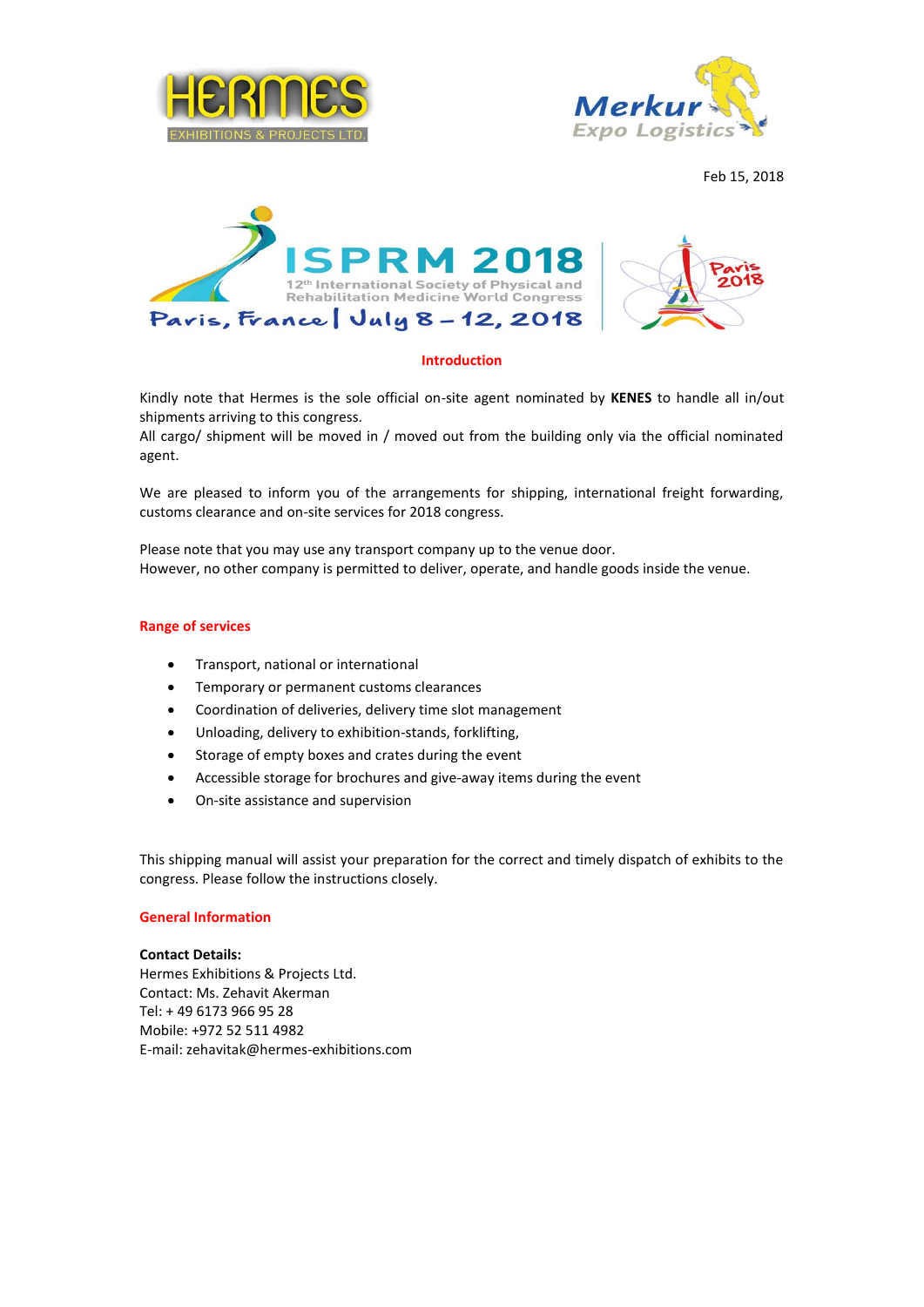



## **Please note these important dates:**

| <b>SERVICE</b>                                                  | <b>DEADLINE</b>                                                                                 |
|-----------------------------------------------------------------|-------------------------------------------------------------------------------------------------|
| Door to door shipments                                          | Please contact Hermes - Merkur                                                                  |
| Airfreight<br>shipments<br>Arrival<br>to<br>recommended airport | No later than Monday, June 25, 2018                                                             |
| Shipment via Germany warehouse                                  | No later than Monday July 2, 2018                                                               |
| Exhibition goods<br>- Direct deliveries to<br>Congress venue    | Saturday, July 7, Space 09:00-20:00 / extra 20:00-23:59<br>Saturday, July 7, Schell 11:00-20:00 |

### **Shipment Categories**

All shipments must be packed, labeled and sent according to the appropriate category (see below). Please use only the attached labels. Please do not mix different types of shipments in one box.

### **Categories:**

(1) Insert-for participant bags (3) Exhibition goods-for exhibition stand only

The handling of your shipment will be charged as per **official handling tariff**. All shipments must be pre-advised by using the attached **[order form sheet](#page-3-0)**. Please use only attached **labels**.

> **Direct delivery to the congress venue Domestic Shipments /Full load trucks**

Venue Palais des congrès de Paris 2 Place de la Porte Maillot, 75017 Paris, France

For full load trucks arriving directly to the venue, please make sure to send time slote **request form.** 

### **All truck from are subject for an entrance fees as per the following:**

| –<br><u></u>        | . .<br>.85.00<br>£195<br>each<br>side |
|---------------------|---------------------------------------|
| 12<br><u>13.0 ເ</u> | :50.00<br>side<br>each                |

- Exhibitor / Stand builders who will used HERMES MERKUR won't be charged.
- Shipments must be pre-advised.
- Due to the limited space and the tight time-schedule, all unloading operations are strictly operated by Hermes Merkur only.
- For delivery direct to the venue, please make sure to send time slot request form, **No later than June 29, 2018.**
- Trucks arriving without confirmed time slot must face waiting time until the next free timeslot is available. In general waiting time may occur for which Hermes Merkur cannot be held responsible.
- Trucks have to leave the unloading area immediately after unloading is finished.
- It is highly recommended not to use a courier service for shipping your goods to the congress venue.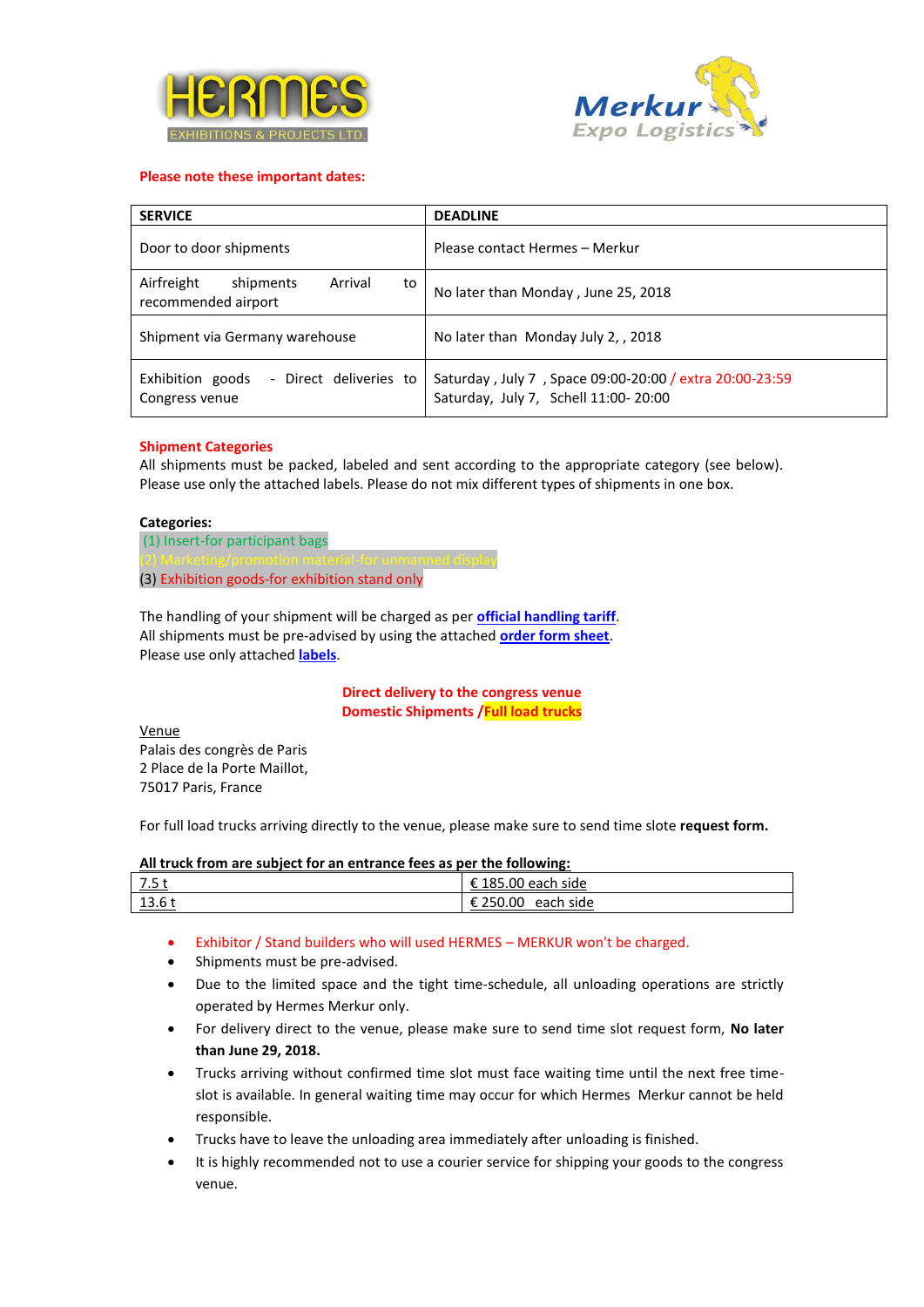



# **Airfreight Shipments**

IMPORTANT !!!

Please get in contact with us for shipments related to customs clearance. We will send you all necessary documentations (invoices, packing lists etc). Consignee and airport of arrival Please do not send shipments without confirmation from our side.

## **Documents:**

Original AWB & Proforma invoice must be received 2 working days prior to goods arrival. Please do not send any restricted products, please get in contact with us to proof if any of your goods are subject to further documentation.

# **Shipment via German Warehouse**

Merkur Expo Logistics GmbH c/o Schmidt Peterslahr Auf dem Höhchen 2 D-56587 Oberhonnefeld , Germany c/o Congress name Exhibitors name Stand Number

### **Courier Shipments**

It is not recommended to use a courier service for shipping your goods to the congress venue. In case of sending a courier shipment, please be sure to send us pre-advise with the full details of the shipment: courier company, number of pieces and tracking number. All courier shipment must be send DDP terms. (Delivery duties paid). Courier charges for handover of import shipping documents €85.00/ document. Shipments that arrive without pre alert and payment confirmation will not be accepted.

### **Insurance**

We strongly recommend that all exhibitors arrange insurance coverage to include transit to and from the exhibition, whilst on display and in storage. Please note that Merkur Expo Logistics do not insure automatically unless asked to do so in writing. Please note that it is the exhibitors' responsibility to ensure that if goods are left on the stand, adequate security measures are taken to ensure the security of such items. Merkur Expo are not liable for any losses, left or pilferage.

### **Basic Conditions of Contract**

All services will be billed according to the official Handling Tariff. All work undertaken is subject to the local & German Forwarders terms and conditions, CMR, newest edition, ADSp trading terms and conditions latest edition and the Merkur Expo liability policy, in conjunction with the conditions and rates for trade fair transportation. The liability of Hermes Merkur with delivery and commences with collection of freight at the exhibition stand. It is the exhibitor's responsibility to ensure the security of material until collected from the stand by Merkur Expo.

### **Terms of payment**

No unauthorized Credit will be accepted. Our invoices will be due immediately after issuance without any further notice. Customers not known to us or with whom we have not agreed any terms of payment, will be asked to pay our expenses before the event starts or on-site during the event and before return shipping of their exhibits.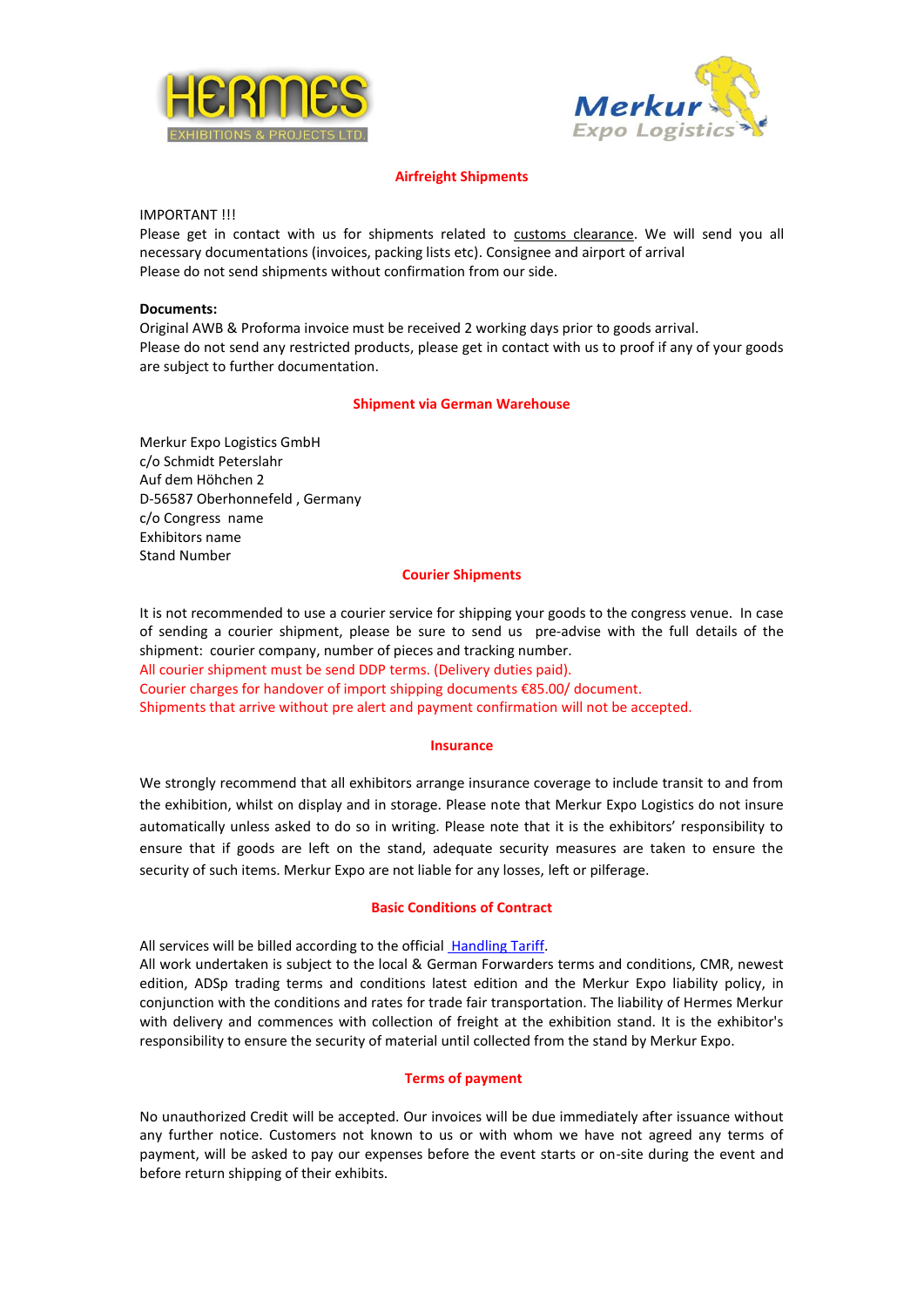



## <span id="page-3-0"></span>**We wish you a successful experience!**

# **Order Form Direct Delivery to Venue Time slot request**

# *This is a compulsory form for all exhibitor or suppliers*

Please return by e-mail to Hermes Merkur Deadline for receipt \_\_\_\_\_\_\_\_\_\_\_\_\_\_\_\_\_\_

| Name of Exhibitor          |  |
|----------------------------|--|
| Hall / Stand #             |  |
| Contact on-site            |  |
| Phone #                    |  |
| Payment will be covered by |  |

| Cargo information        |  |  |
|--------------------------|--|--|
| 13.6 Truck               |  |  |
| 7.5 Truck                |  |  |
| Partial shipment (weight |  |  |
| Volume                   |  |  |

| Preferred time slot |      |      |
|---------------------|------|------|
| Service             | Date | Time |
| Move in / delivery  |      |      |
| Move out / pickup   |      |      |

| Requested by |  |  |
|--------------|--|--|
| Full name    |  |  |
| E-mail       |  |  |
| Ter          |  |  |

**Upon confirmation of your time slot**

**Please send truck details to arrange the registration**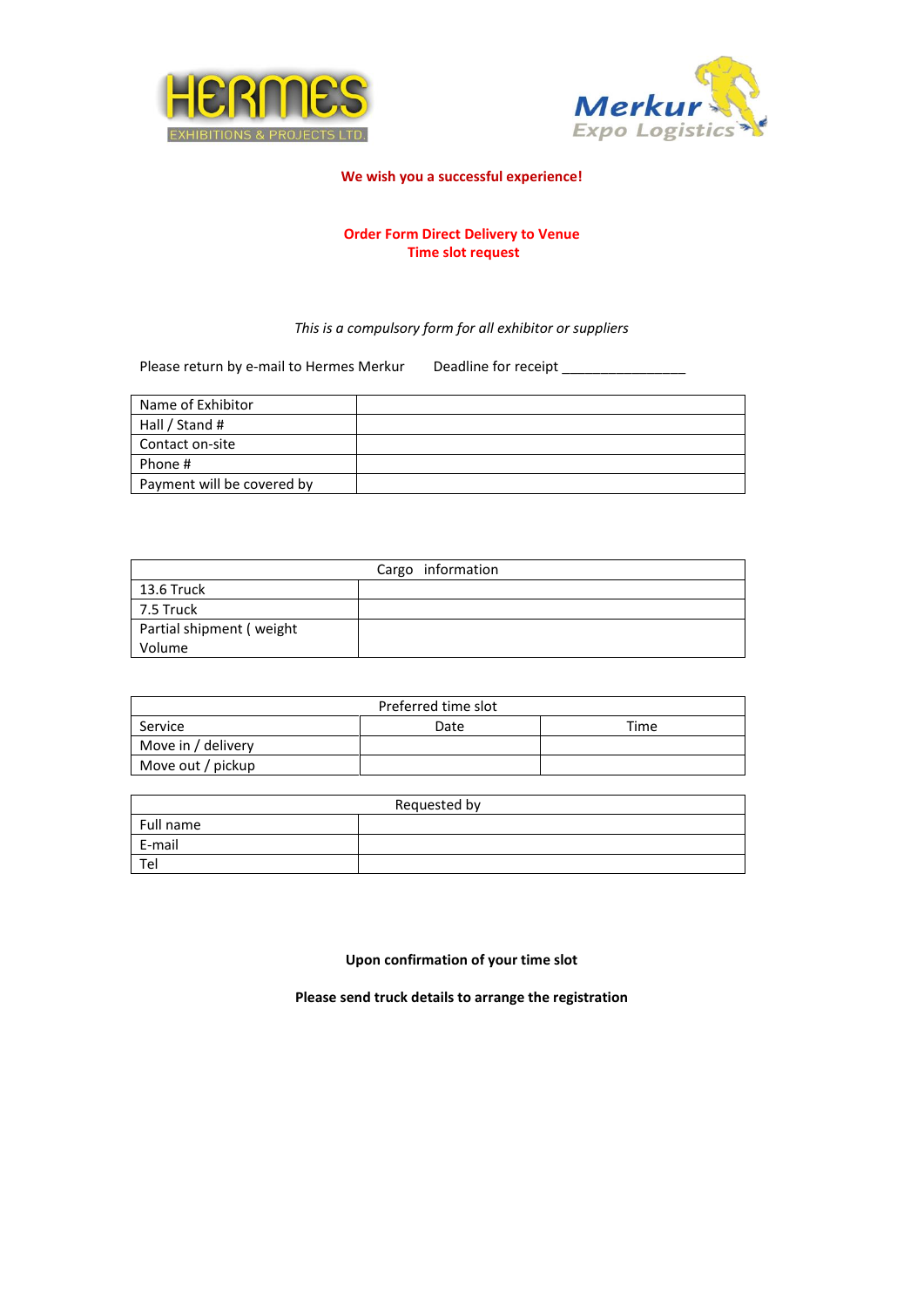



# **HANDLING RATES – EUROPE 2018**

## **Inbound / out bound**

### **1. Air Freight**

## **From free arrival Frankfurt airport up to free delivered booth including:**

- Transfer from airport to the warehouse
- Transfer from warehouse to the show site
- Delivery to the booth

| Minimum per shipment             | € 325.00    |
|----------------------------------|-------------|
| Up to $250$ kg                   | € 2.05 / Kg |
| Up to 500 kg                     | € 1.55 / Kg |
| Up to 1000 kg                    | € 1.40 / kg |
| Above 1000 kg each additional kg | € 1.35 / Kg |

Airport taxes, storage, fees etc. will be calculated as per outlay € 125.00 Min Outlay fees + 10% for pre payment

### **2. Handling via Germany Warehouse**

**From free arrival warehouse up to free delivered booth including:**  Intermediate storage

| Shipment up to 25 kg | € 125.00                  |
|----------------------|---------------------------|
| Shipment up to 50 kg | € 175.00                  |
| Shipment over 50 kg  | € 85.00 / CBM / Min 3 CBM |

# **3. Direct Delivery to Venue –**

**From free arrival venue up to free delivered stand, first time spotted:**

Shipment up to 25 kg  $\epsilon$  75.00 Shipment up to 50 kg  $\epsilon$  95.00 Truck 7.5t  $\epsilon$  850.00 Truck 13.6 M € 1,550.00

Shipment over 50 Kg **€ 75.00 / CBM/Min 3 CBM** 

# 4. **Entrance fees**

Truck 7.5t  $\epsilon$  185.00 Truck 13.6 M  $€ 250.00$ 

Exhibitor / Stand builders who will used HERMES – MERKUR won't be charged.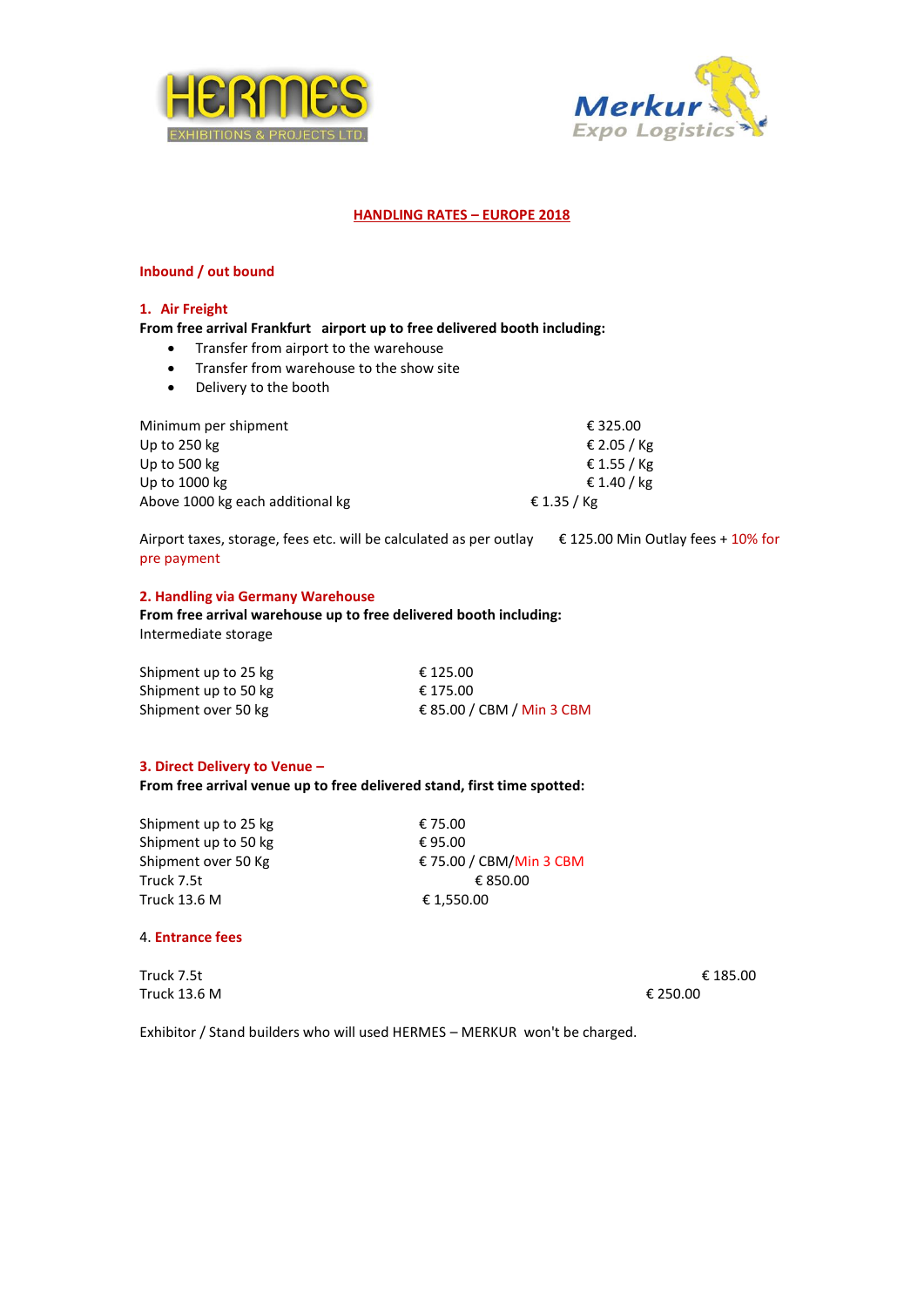



### **4. Customs Formalities**

| <b>Carnet ATA</b>                                                                                |         |                           |
|--------------------------------------------------------------------------------------------------|---------|---------------------------|
| Temporary importation under ATA Carnet                                                           |         | € 190.00                  |
| <b>Temporary Importation</b>                                                                     |         |                           |
| Temporary importation and/or re-exportation                                                      |         |                           |
| With commercial invoice                                                                          |         | € 190.00                  |
| Customs bond fee 1.5% CIF Value                                                                  | Min     | € 150.00                  |
| <b>Permanent Importation</b>                                                                     |         |                           |
| Per shipment / per document / per exhibitor                                                      |         | € 190.00                  |
| Duties & Taxes as per outlay. Fees for an advanced payment of duty & tax<br>+10% for pre payment |         |                           |
| <b>Customs inspection</b>                                                                        |         | € 65.00                   |
| <b>Special Clearances</b>                                                                        |         |                           |
| Food, beverages, pharmaceuticals etc. Available upon request                                     |         |                           |
| <b>5. Other Charges</b>                                                                          |         |                           |
| Handling of empties (including storage)<br>$\bullet$                                             |         | € 75.00 / CBM (Min 2 CBM) |
| Forwarding commission - per order / shipment<br>$\bullet$                                        |         | € 75.00                   |
| On-site representative for service / support<br>٠                                                | € 55.00 |                           |
| <b>Outbound Handling Charges</b>                                                                 |         |                           |

The same rates will apply for outbound services.

# **Insurance**

It is the shipper / exhibitor responsibility to have comprehensive insurance coverage whilst in transit storage and onsite for the duration of the exhibition and return We will not accept any responsibility for loss or damage of the exhibitor's equipment

# **Please Note:**

- ❖ **1 CBM= 300 KG , 1 LDM =4 CBM**
- ❖ **The above rates do not include local VAT that will be charged where applicable.**
- ❖ **The above rates are for services provided from Mon – Fri, 08:00 – 17:00**
- ❖ **Overtime surcharge (17:00 – 22:00) – additional 35% on total move in/out charges.**
- ❖ **Overtime surcharge (22:00 – 08:00) – additional 50% on total move in/out charges.**
- ❖ **Saturday Sunday & Holidays – additional 100 % on total move in/out charges**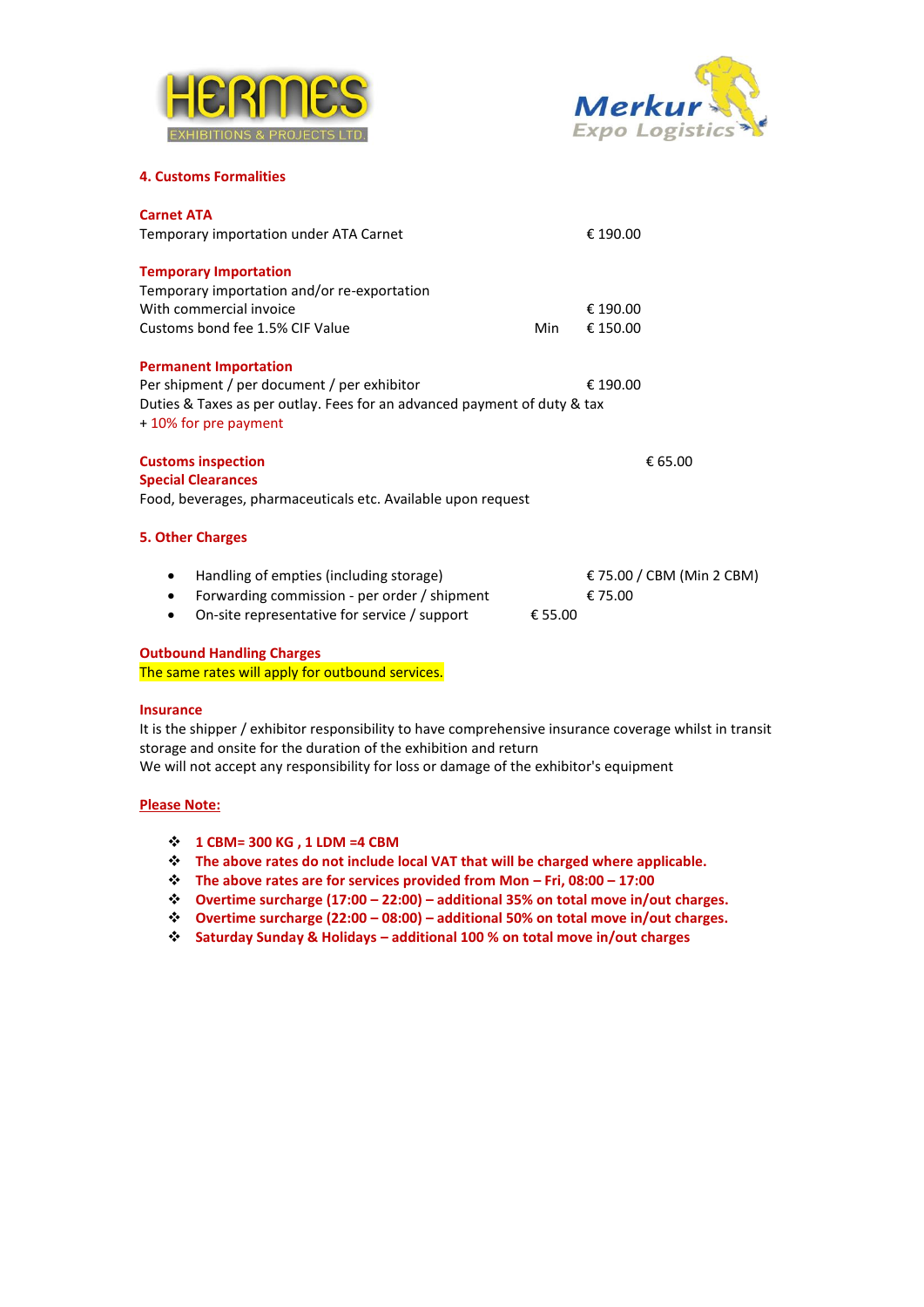



Dear Exhibitor / Stand Builder / PR Company,

Please return the below form fully filled in to HERMES E-mail: [zehavitak@hermes-exhibitions.com](mailto:zehavitak@hermes-exhibitions.com)

# **Pre advise - Material handling form**

| <b>Congress name</b>  |  |
|-----------------------|--|
| <b>Exhibitor name</b> |  |
| Stand #               |  |

# **Shipment information**

| <b>Service requested</b> |                                     |                        |
|--------------------------|-------------------------------------|------------------------|
| Door to Door             | <b>Germany Advance</b><br>Warehouse | <b>Direct to Venue</b> |
|                          |                                     |                        |

| Shipper's name             |  |
|----------------------------|--|
| E mail address             |  |
| Tel #                      |  |
| Purchase order #           |  |
| <b>Truck size</b>          |  |
| <b>Courier tracking #</b>  |  |
| Airway bill number (AWB #) |  |
| <b>Number of pieces</b>    |  |
| Weight in Kg               |  |
| <b>CBM</b>                 |  |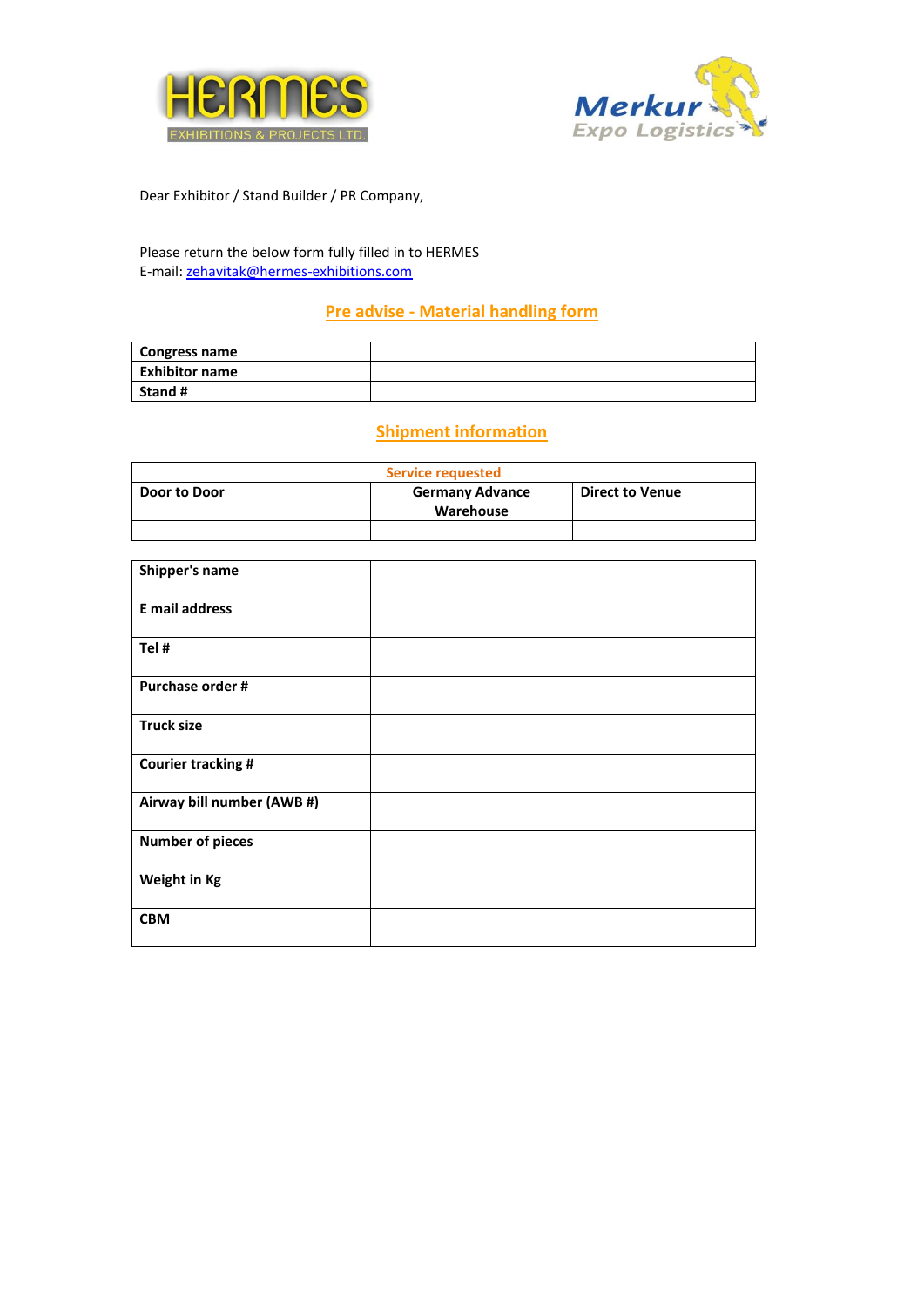



# **Payment details**

This is to confirm that the payment for handling the above cargo will be Covered by our company.

| Card type VISA   DINERS   MASTER CARD   AMEX           |  |  |  |  |  |  |
|--------------------------------------------------------|--|--|--|--|--|--|
| Credit card #                                          |  |  |  |  |  |  |
|                                                        |  |  |  |  |  |  |
| Expiry date CVC (Last 3 digits on back of credit card) |  |  |  |  |  |  |
|                                                        |  |  |  |  |  |  |

**Please enclose a copy of both front and back side of your credit card**

**Payments by credit card additional 3.00 % service fee will be added for AMEX 3.5%.**

**We cannot guarantee services for any cargo arrival without a pre-advise and payment confirmation!**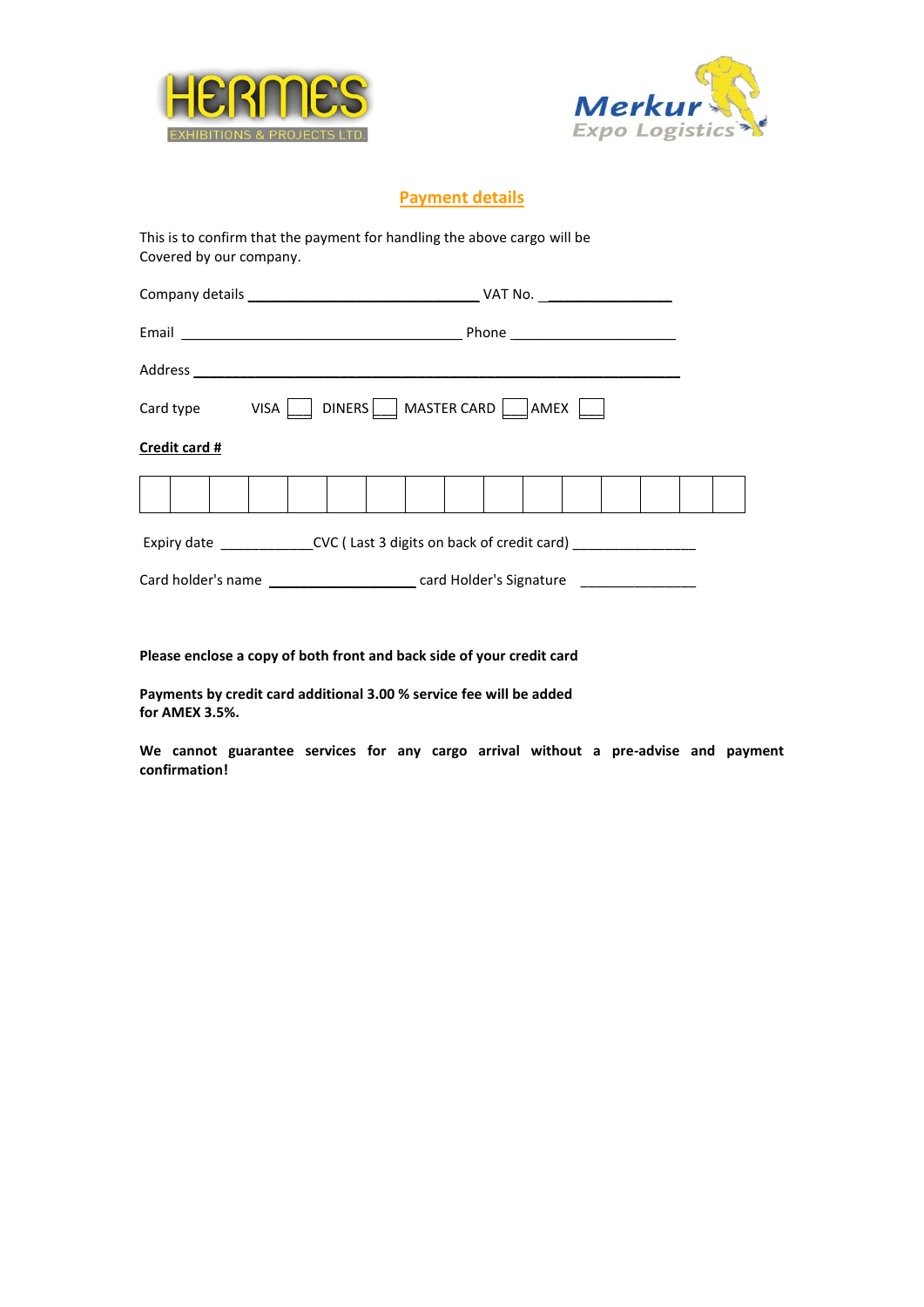



|                                                                                    | <b>Domestic Cargo / Courier Shipments</b> |
|------------------------------------------------------------------------------------|-------------------------------------------|
| <b>Exhibitor or Company Name</b>                                                   |                                           |
| Stand/Booth No. (if relevant)                                                      |                                           |
| <b>Contact Person</b>                                                              |                                           |
| <b>Mobile Phone</b>                                                                |                                           |
| Consignee:<br>E.S.I.<br>2 rue du Meunier - ZAC du Moulin<br>95700 Roissy en France |                                           |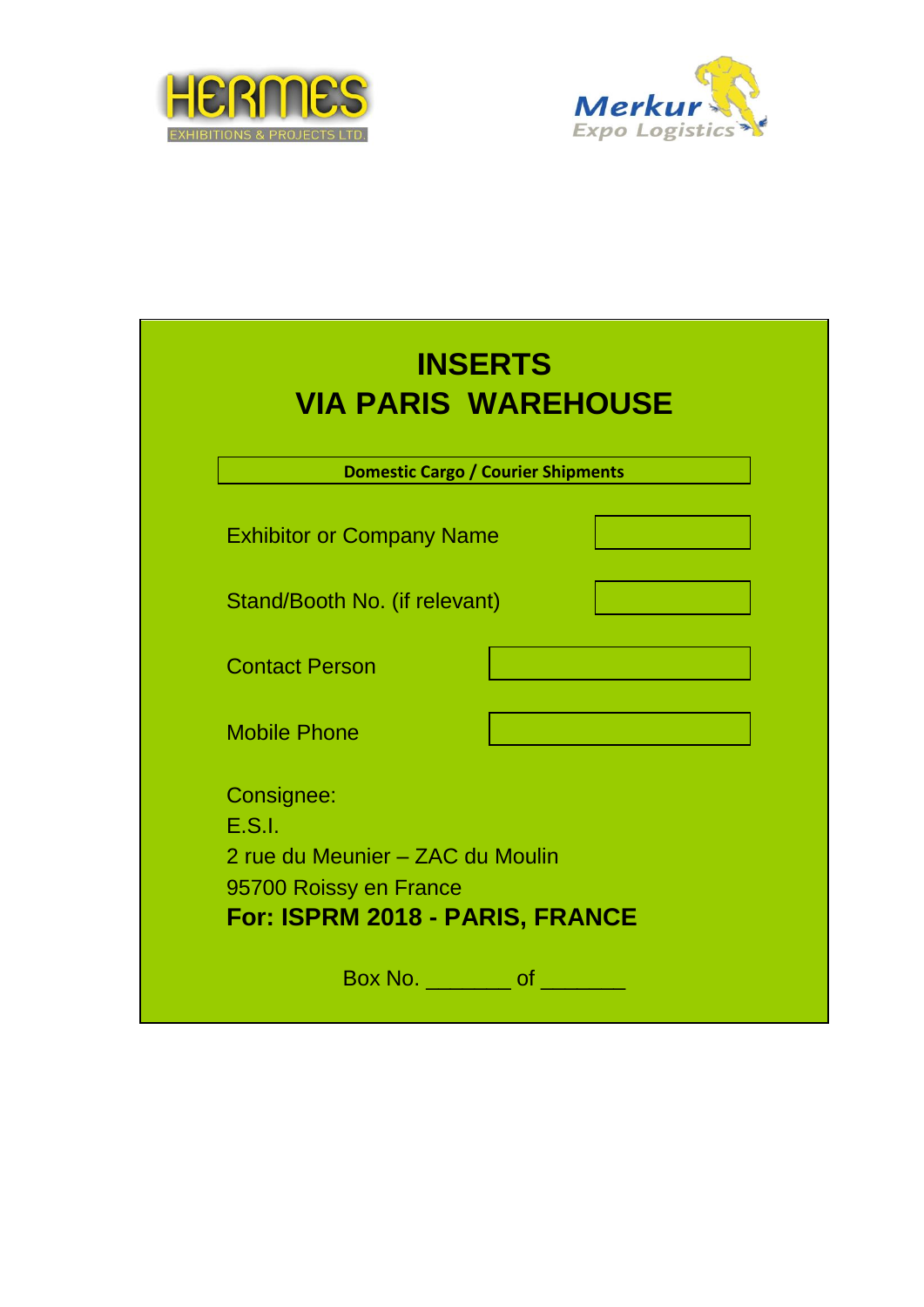



|                                                                                                                                                                                                                                                                                                                                                                                                                                    | <b>INSERTS</b><br><b>VIA GERMANY WAREHOUSE</b> |
|------------------------------------------------------------------------------------------------------------------------------------------------------------------------------------------------------------------------------------------------------------------------------------------------------------------------------------------------------------------------------------------------------------------------------------|------------------------------------------------|
|                                                                                                                                                                                                                                                                                                                                                                                                                                    | <b>Domestic Cargo / Courier Shipments</b>      |
| <b>Exhibitor or Company Name</b>                                                                                                                                                                                                                                                                                                                                                                                                   |                                                |
| Stand/Booth No. (if relevant)                                                                                                                                                                                                                                                                                                                                                                                                      |                                                |
| <b>Contact Person</b>                                                                                                                                                                                                                                                                                                                                                                                                              |                                                |
| <b>Mobile Phone</b>                                                                                                                                                                                                                                                                                                                                                                                                                |                                                |
| <b>Merkur Expo Logistics GmbH</b><br><b>C/O Schmitt Peterslahr</b><br>AUF DEM HÖHCHEN 2<br>56587 Oberhonnefeld, Germany<br>Dirk Dewald: +49 2634 / 95 44<br>50<br>For: ISPRM 2018 - PARIS, FRANCE<br>Box No. 60 of the state of the state of the state of the state of the state of the state of the state of the state of the state of the state of the state of the state of the state of the state of the state of the state of |                                                |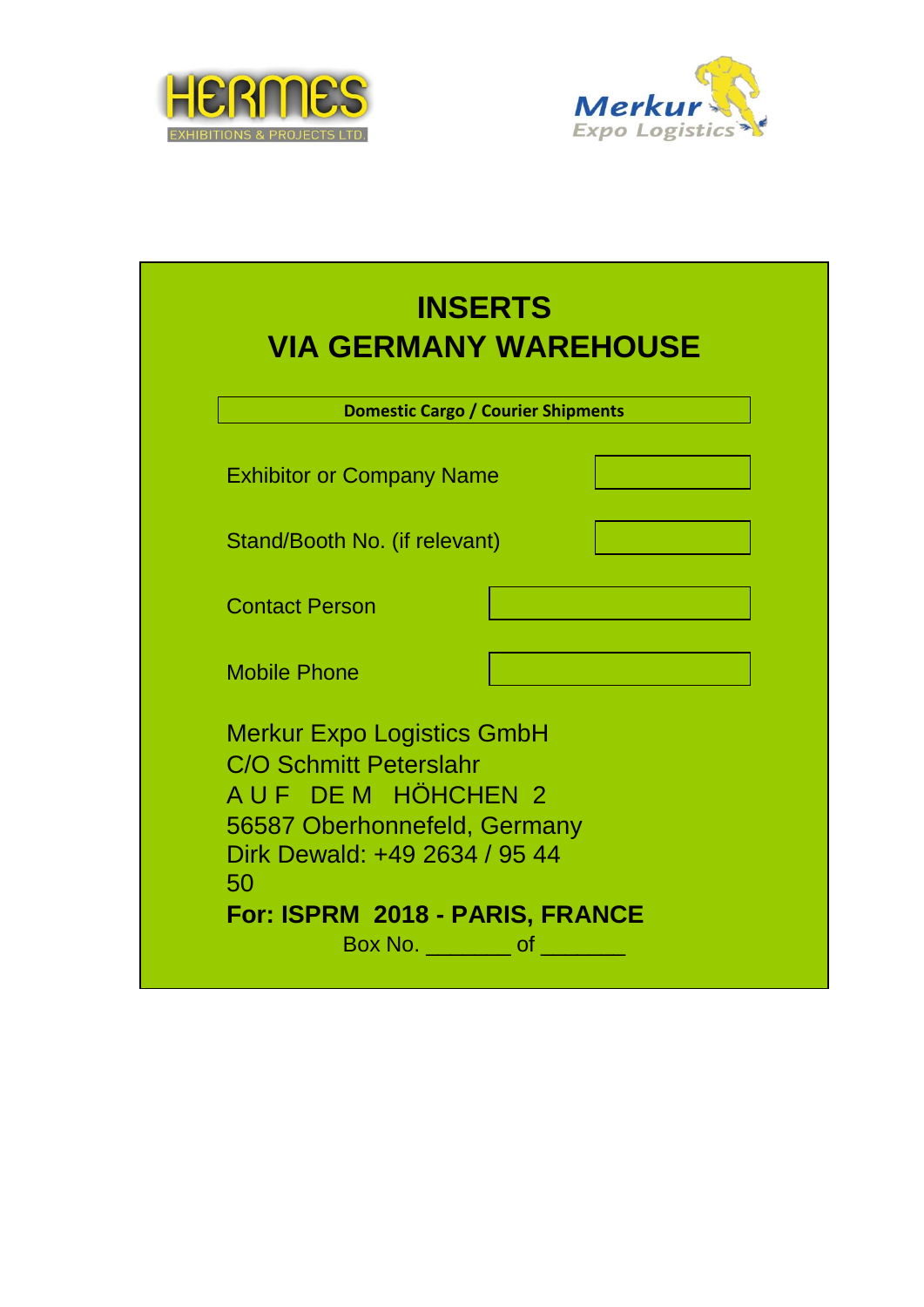



|                                    | <b>EXHIBITION GOODS</b>                   |  |
|------------------------------------|-------------------------------------------|--|
|                                    | <b>Via Germany Warehouse</b>              |  |
|                                    | <b>Domestic Cargo / Courier Shipments</b> |  |
| <b>Exhibitor or Company Name</b>   |                                           |  |
| <b>Stand/Booth No.</b>             |                                           |  |
| <b>Contact Person</b>              |                                           |  |
| <b>Mobile Phone</b>                |                                           |  |
| <b>Merkur Expo Logistics GmbH</b>  |                                           |  |
| C/O Schmitt Peterslahr             |                                           |  |
| AUF DEM HÖHCHEN 2                  |                                           |  |
| 56587 Oberhonnefeld, Germany       |                                           |  |
| Dirk Dewald: +49 2634 / 95 44 50   |                                           |  |
| For: ISPRM 2018 - PARIS, FRANCE    |                                           |  |
| Box No. <u>________</u> of _______ |                                           |  |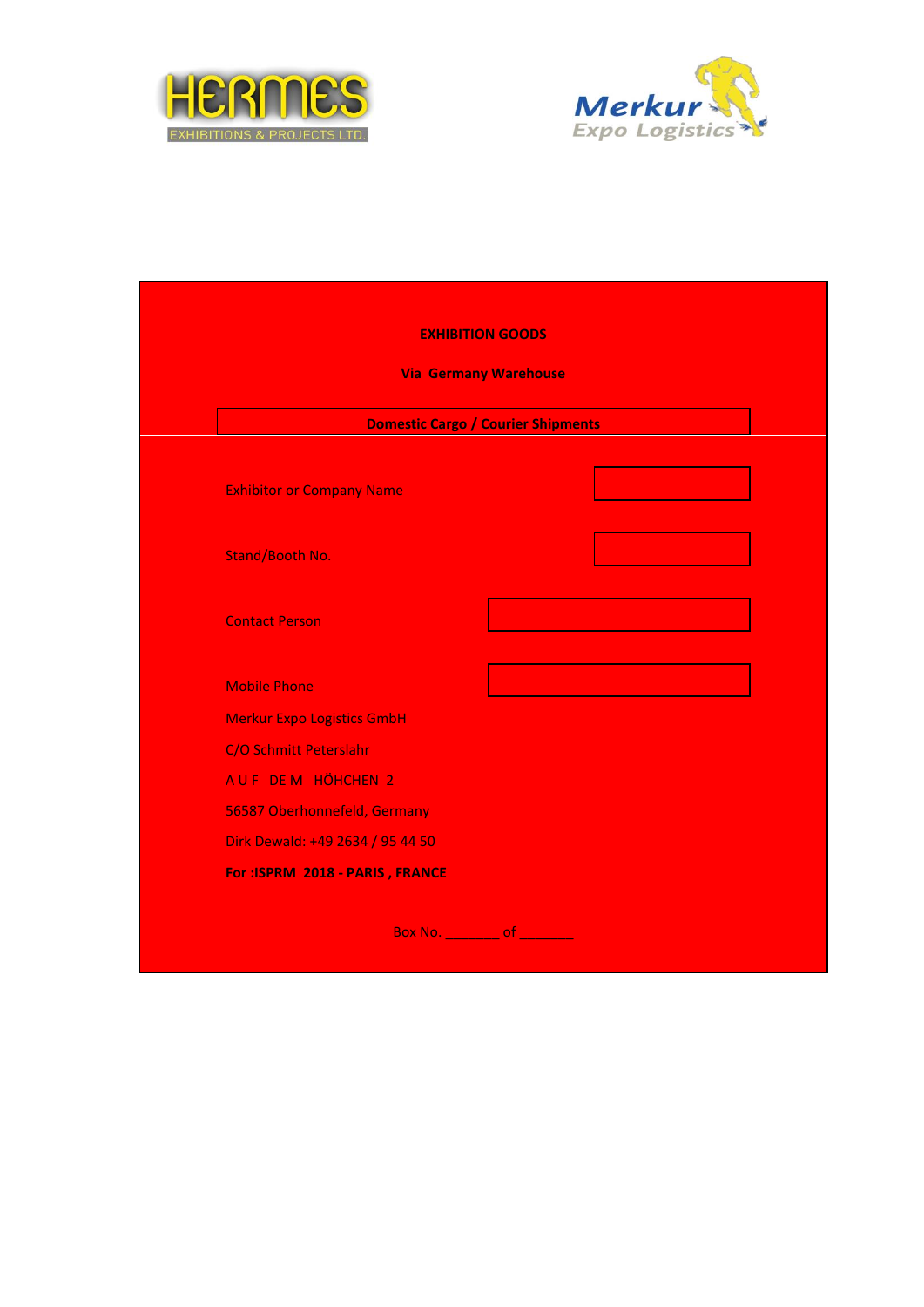



| <b>For the Exhibitor's Stand Only</b>                                                                                    |                        |  |  |
|--------------------------------------------------------------------------------------------------------------------------|------------------------|--|--|
|                                                                                                                          | <b>Direct to Venue</b> |  |  |
| <b>Exhibitor Name</b>                                                                                                    |                        |  |  |
| <b>Stand/Booth Number</b>                                                                                                |                        |  |  |
| <b>Contact Person</b>                                                                                                    |                        |  |  |
| <b>Mobile Phone</b>                                                                                                      |                        |  |  |
| <b>Palais de Congrèss of VIPARIS</b><br>2 place de la Porte Maillot<br>75017 Paris, France<br>Att: ISPRM 2018 - CONGRESS |                        |  |  |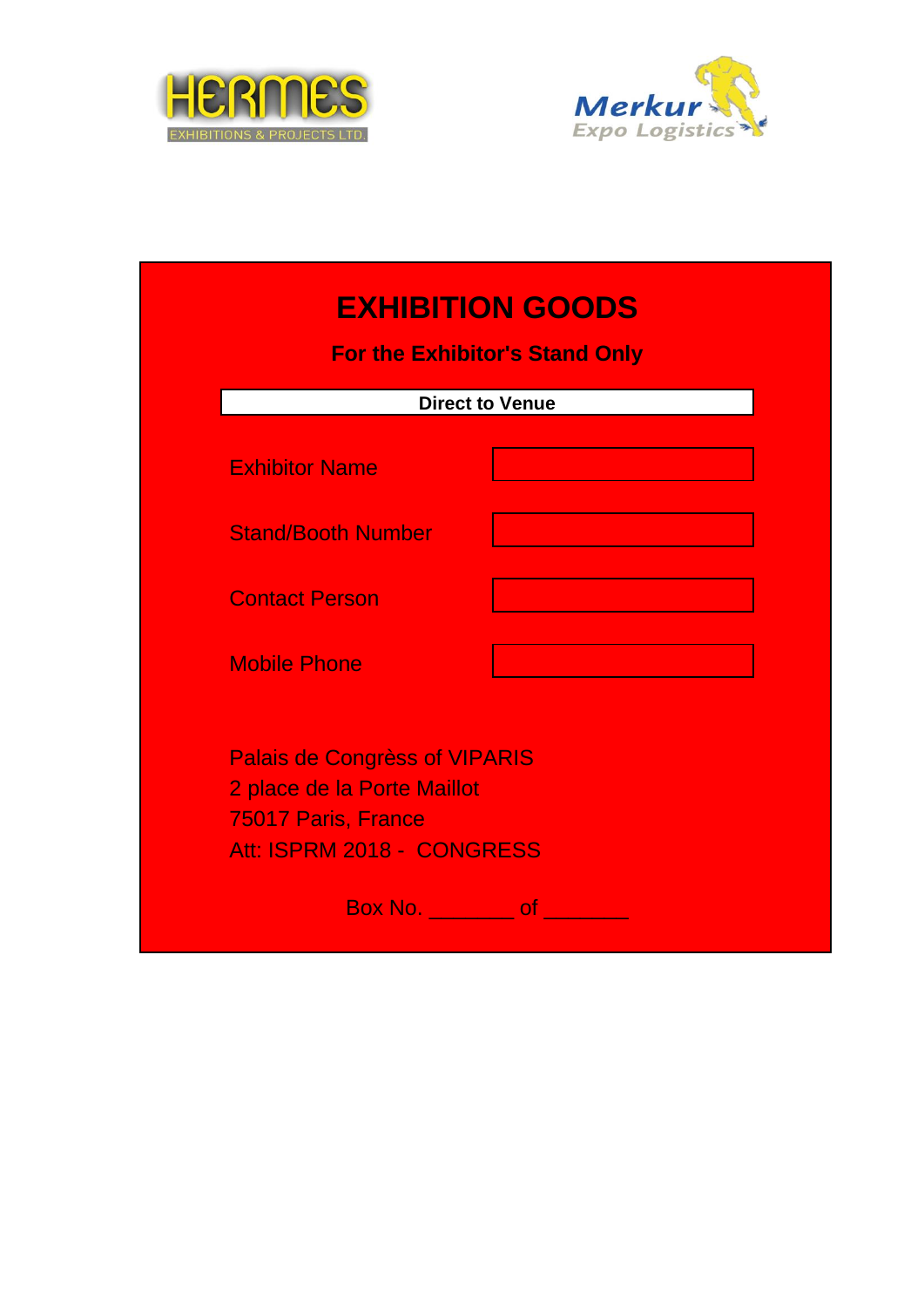



|                                  | <b>Domestic Cargo / Courier Shipments</b> |  |
|----------------------------------|-------------------------------------------|--|
| <b>Exhibitor or Company Name</b> |                                           |  |
| <b>Stand/Booth No.</b>           |                                           |  |
| <b>Contact Person</b>            |                                           |  |
| <b>Mobile Phone</b>              |                                           |  |
| <b>Consignee:</b>                |                                           |  |
| E.S.I.                           |                                           |  |
| 2 rue du Meunier - ZAC du Moulin |                                           |  |
| 95700 Roissy en France           |                                           |  |
| For: ISPRM 2018 - PARIS, FRANCE  |                                           |  |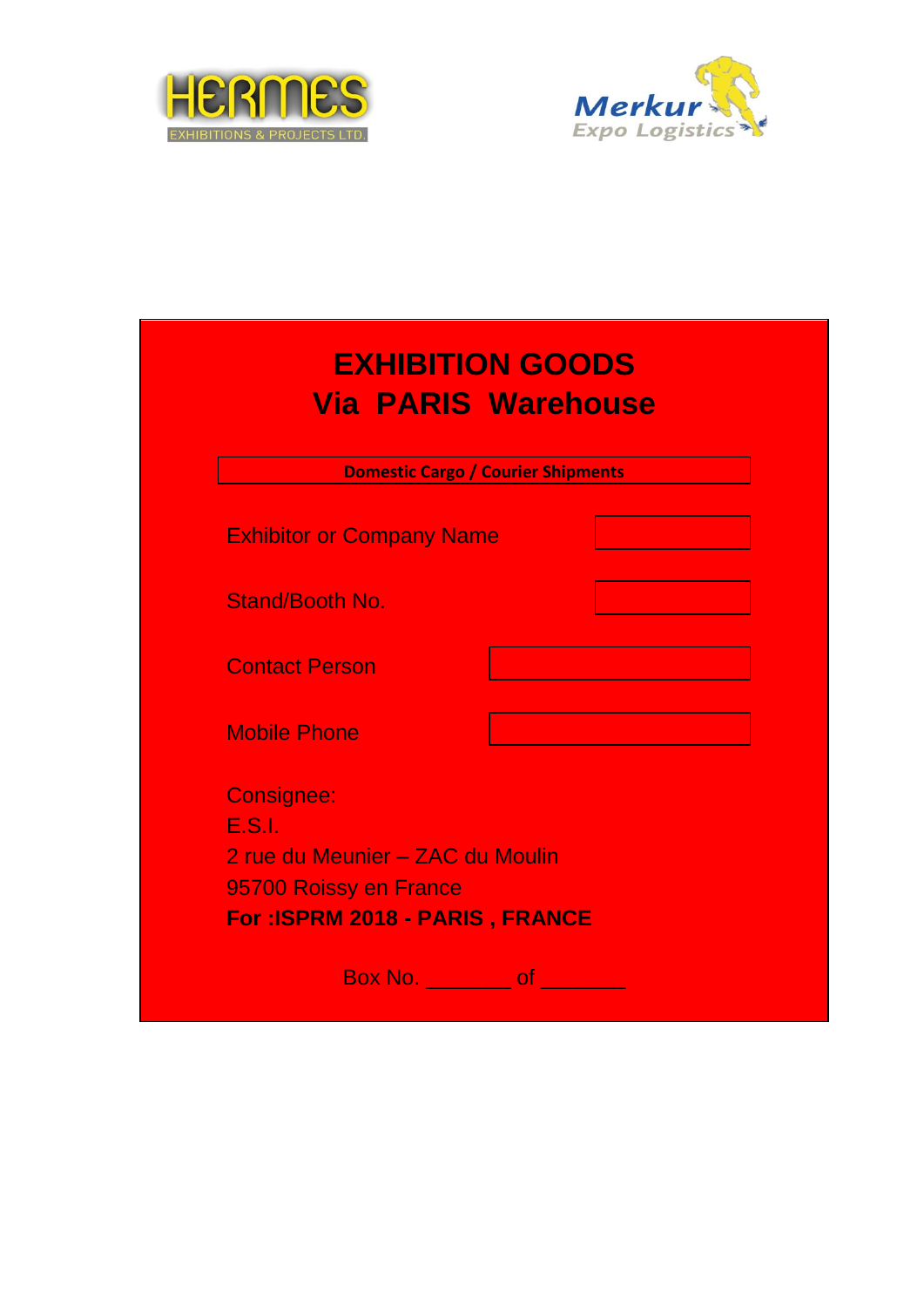



|                                      | <b>VIA PARIS WAREHOUSE</b> |
|--------------------------------------|----------------------------|
|                                      |                            |
| <b>Exhibitor's Name</b>              |                            |
|                                      |                            |
| <b>Contact Person</b>                |                            |
|                                      |                            |
| <b>Mobile Phone</b>                  |                            |
| <b>Consignee:</b>                    |                            |
| E.S.I.                               |                            |
| 2 rue du Meunier – ZAC du Moulin     |                            |
| 95700 Roissy en France               |                            |
| Congress: ISPRM 2018 - PARIS, FRANCE |                            |